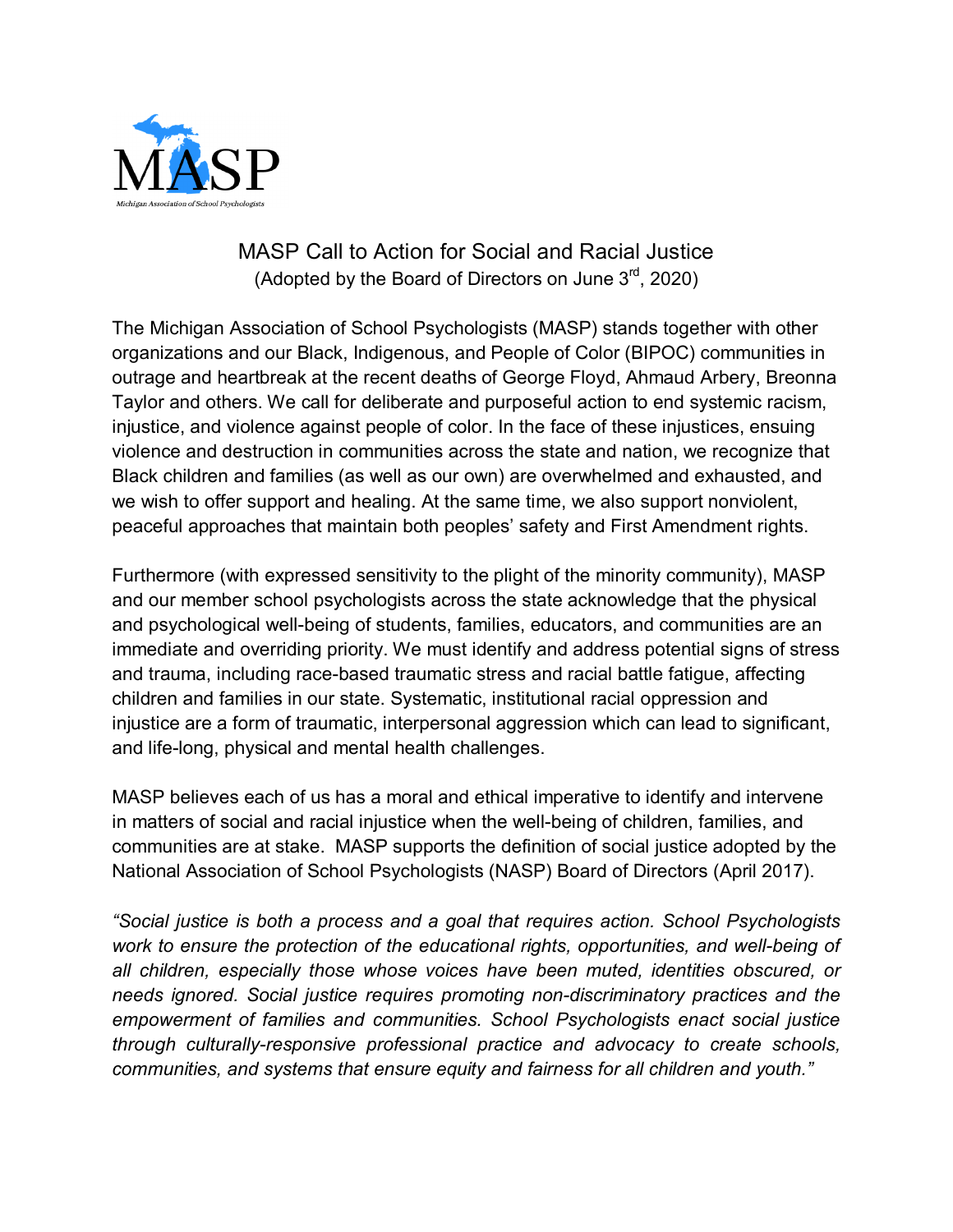We implore those in positions of privilege or influence to take steps to address the inequities, prejudice, and unjustifiable violence through personal or professional outreach, advocacy, and action to address our nation's deeply embedded, systemic racism. This systemic racism has and continues to result in a range of detrimental and negative outcomes (e.g., reduced access to physical and mental health providers, poorer educational achievement for boys, disproportionate economic disadvantage, higher rates of unemployment, disproportionate rates of incarceration, etc.) for black and brown individuals, families, and communities across the nation and globally.

In order to support children and families who are coping with these challenges, or to further your own self-care and understanding, you may benefit from a variety of available resources. For example, [Hardy](https://static1.squarespace.com/static/545cdfcce4b0a64725b9f65a/t/54da3451e4b0ac9bd1d1cd30/1423586385564/Healing.pdf) ("Healing the Hidden Wounds of Racial [Trauma", 2013\)](https://static1.squarespace.com/static/545cdfcce4b0a64725b9f65a/t/54da3451e4b0ac9bd1d1cd30/1423586385564/Healing.pdf) recommends several discrete steps for helping youth to cope with racial trauma including:

- Affirmation and Acknowledgement: Acknowledge that race is a critical organizing principle in society. Allow conversations about race to emerge.
- Racial Storytelling: Share and invite stories with people you trust.
- Rechanneling Rage: The rage is valid, and rechanneling it can include activism, self-care, and focusing on your own strengths.

In addition, Verschelden ("Bandwidth Recovery: Helping Students Reclaim Cognitive Resources Lost to Poverty, Racism, and Social Marginalization") has recommended that, in schools and other community settings, we can help support students in multiple ways. This includes, but is not limited to:

- Fostering agency and pathways to hope.
- Fostering a sense of belongingness, channeling peer support, and helping promote a culture and climate where students feel like they matter.
- Personally asking students what they value to help promote engagement and relationships.
- Increasing student self-efficacy and supporting a growth mindset approach.
- Advocating for standards-based grading to support student mastery through scaffolding and self-efficacy promotion.